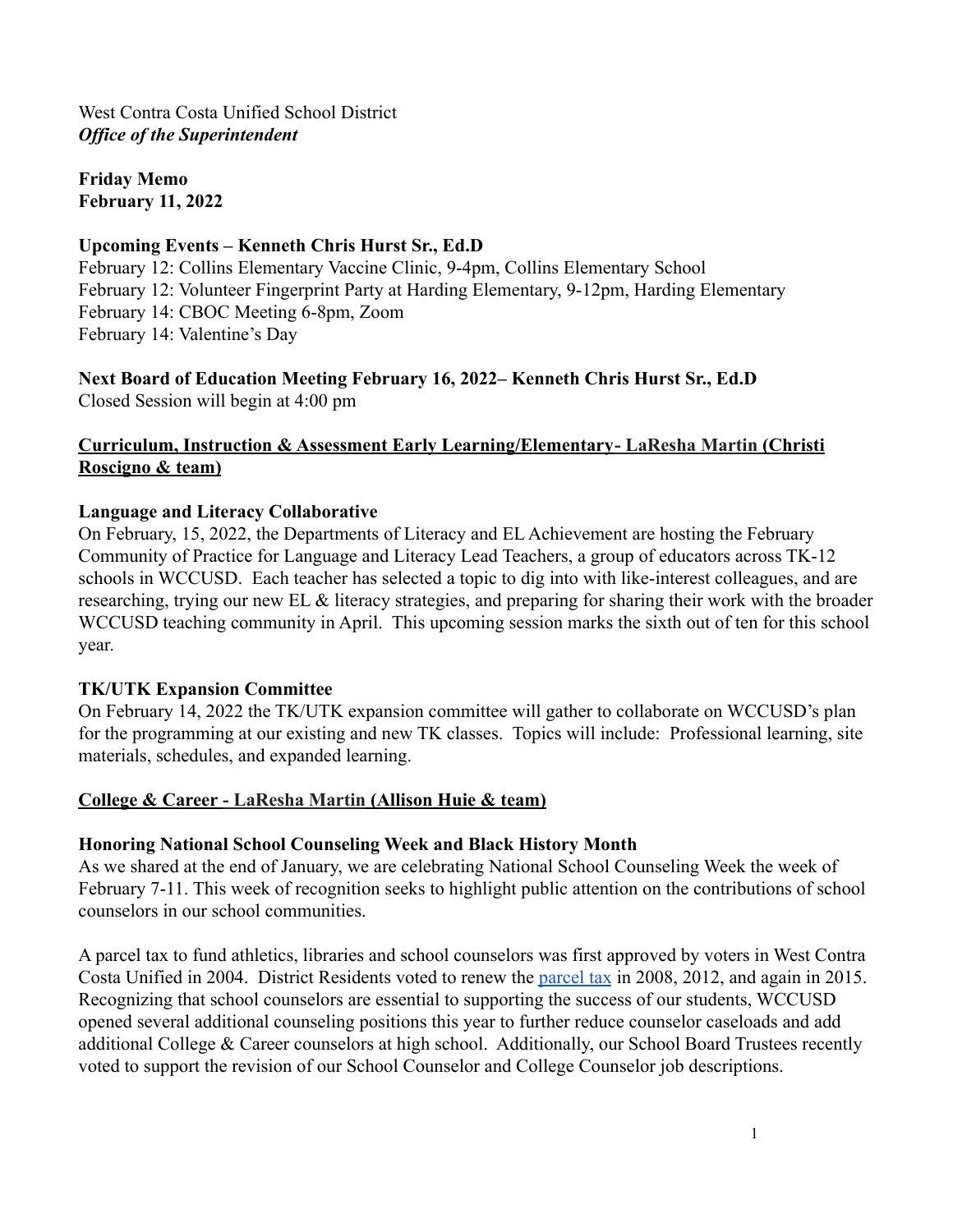Recently, we received a request from our District AASAT members who wanted to know more about how school counselors specifically support students who are interested in Historically Black Colleges and Universities. We are happy to share a response from one of our College and Career Counselors, in the form of a staff spotlight.

# **Counselor Spotlight:** Krista Jann, College & Career Counselor at Richmond High School

"Here are things that I do to promote HBCUs at Richmond High. I'll also mention the pre-pandemic ones that I'm hoping we'll be able to do again when things are more back to normal.

Current:

- In our advisory presentations about pathways about college systems, we include HBCUs as one of the options and describe them and note who on campus attended an HBCU
	- We also talk about the Black Common App too during our presentations
- During college application workshops, we list HBCUs as one of the applications students can get support from a staff member
- I'm on the CCC to HBCU Listserv and share their weekly events and presentations to my advisors, the BSU advisor, and post in the advisory Google Classrooms for all grade levels
	- They have good informational webinars to prepare students for an HBCU and learn more about them
- I follow the NCR Foundation who organizes the Black College Expo and the CCC transfer to HBCU on Instagram and share events and information on the RHS social media channels
- Shared and promoted the Black College Expo Virtual Fairs throughout the pandemic on Instagram in advisory Google classroom
	- provided transcripts for students who plan to attend

Pre-Pandemic:

- When invited, brought students to the CCC HBCU Caravan
- Hosted the Power of Me Tour that brings in speakers from the Black College Expo prior to the event in Oakland
	- all Black/African American students were invited.
	- They provided Black College Expo tickets to students who attended the presentation at Richmond High
	- I provided the Seniors attending with multiple copies of transcripts and test scores to bring with them and the underclassmen with a copy of their transcript.
- Worked with the BSU advisor to have Black Common App workshop session and paid for application fees if student didn't receive a fee waiver
- Site-funded HBCU tour"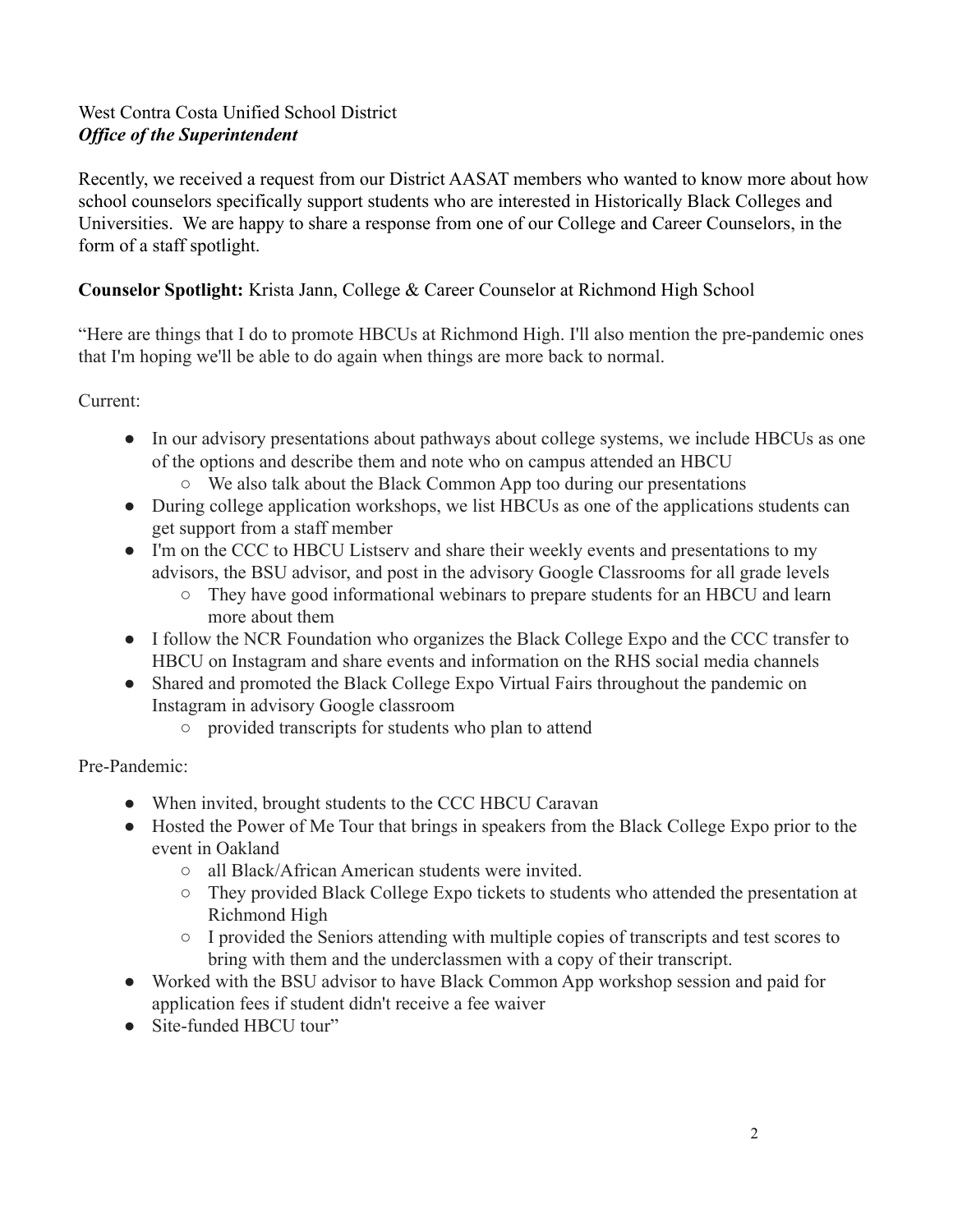## **African American Student Achievement - LaResha Martin (William McGee & team)**

#### **Black History Month events**

The OAASA has put together a list of some of the community events for this year's Black History Month which can be found [here](https://docs.google.com/document/d/17cFEqoQp3P9I0rfu6gISIpfWfWzDlwq0x4GG4tptz8o/edit#heading=h.aovz593wqn1v). In addition to the community events, each school site is offering their school community a variety of events to celebrate such as an African American Read-In, virtual and in-person assemblies, career day events, and more. Bright Futures worked with OAASA and coordinated three in-person assemblies at three elementary schools. The Ed Fund has offered arts funding grants to our sites and AAPACs.

## **High school visits**

In partnership with the Ed Fund, the OAASA will be visiting high schools and supporting Black students with learning about their scholarship opportunity, and others in the community. The visits will happen over a two week time span. The College and Career department has also provided a counselor's contact information to partner with.

## **Scholarship information session**

Students Rising Above (SRA) and the OAASA hosted an information session for high school juniors pertaining to their program and scholarship. The opportunity was sent to our AAPAC delegates and the high school juniors themselves. Students were highly engaged and asked questions. SRA has volunteered to meet with our children again.

Information about the program and photos from the info session are below

[Students Rising Above](https://studentsrisingabove.org/) (SRA) supports and empowers low-income, first-generation college students to obtain a post-secondary education and secure career-ladder jobs, fueling a diverse and inclusive workforce and thriving economy.

SRA's Rising Stars program offers five to six years of a full continuum of comprehensive, individualized college and career support. These services include college access and success advising, healthcare navigation, socioemotional support, financial capability training, career guidance and readiness, and professional development and mentorship.

The Rising Stars [Application](https://bit.ly/RisingStarsApp2023) is due on March 4th, 2022.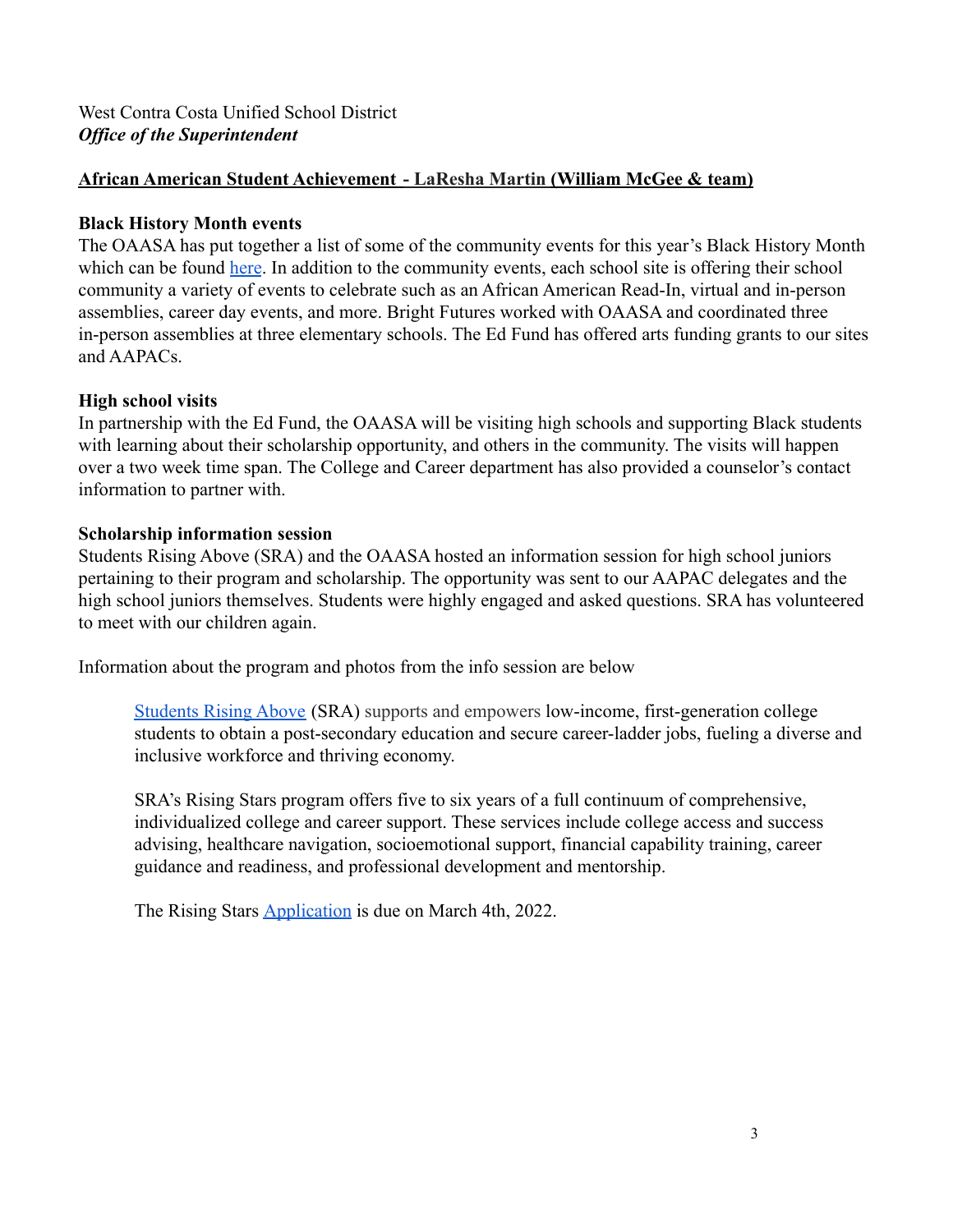



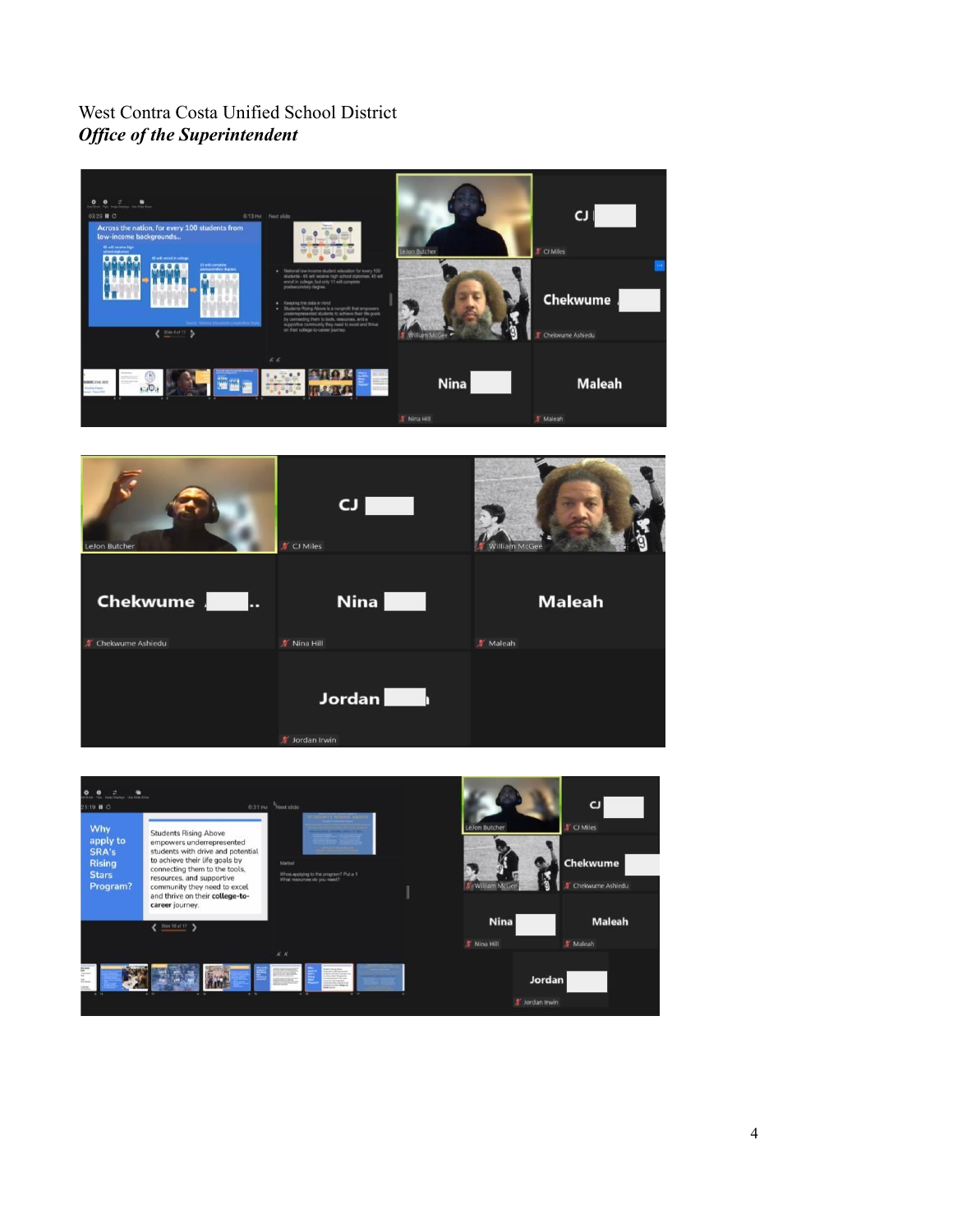# **Response to Trustee Charter Questions- Business Services Robert McEntire, Ed.D.**

TRUSTEE CHARTER QUESTIONS (responses in **BOLD**):

1. Wanted to ensure that you saw this publication from FCMAT ([Charter Petition Evaluation Matrix\)](https://www.fcmat.org/publicationsreports/charter-petition-eval.pdf) and that your team is aware of and considers the use of this tool for charter school evaluation now that CARSnet is not functioning (I did not know they were no longer a functioning entity).

### **Prior to release of this document, staff leaned heavily on legal counsel for guidance through the initial charter petition evaluation process. This document mirrors the prior guidance and experience of staff in evaluating new charter petitions, and will become the evaluation tool moving forward.**

2. I want to also ensure that you know that your team can/should/highly recommend a request from the CDC at the end of every year the following information contained in this slide (below). I think it is important information that would help to guide future renewals.

**Staff will include the data referenced in the guidance from YM&C in the annual oversight process starting this year (2020-21 review). In order to ensure a fair, balanced and thorough review of existing charter schools, District staff decided to use a tool authored by FCMAT (Financial Crisis & Management Assistance Team) called the Charter School [Annual Oversight Checklist](https://www.fcmat.org/PublicationsReports/charter-school-oversight-checklist.pdf). Just this week, staff met with all charter school leaders within the District's boundaries, and representation from the California Charter Schools Association to review the tool, procedures, process, timelines, and scheduling for school site visits.**

3. Would you be able to tell me who has responsibility for charter academic oversight within WCCUSD? Ms. Romo owns the financial compliance piece, but who on the academic side of the house has charters under his/her wing for that part of the compliance/oversight?

**Oversight currently resides in the Chief Business Officer's division. Day-to-day work is assigned to Ms. Margarita Romo, Coordinator, Charter Schools. However, the annual review process includes content experts from within the district to review their respective areas and submitted by each charter school. A small group of the individuals listed below will join Ms. Romo on the annual site visits.**

**Business Services Robert McEntire, Chief Business Officer**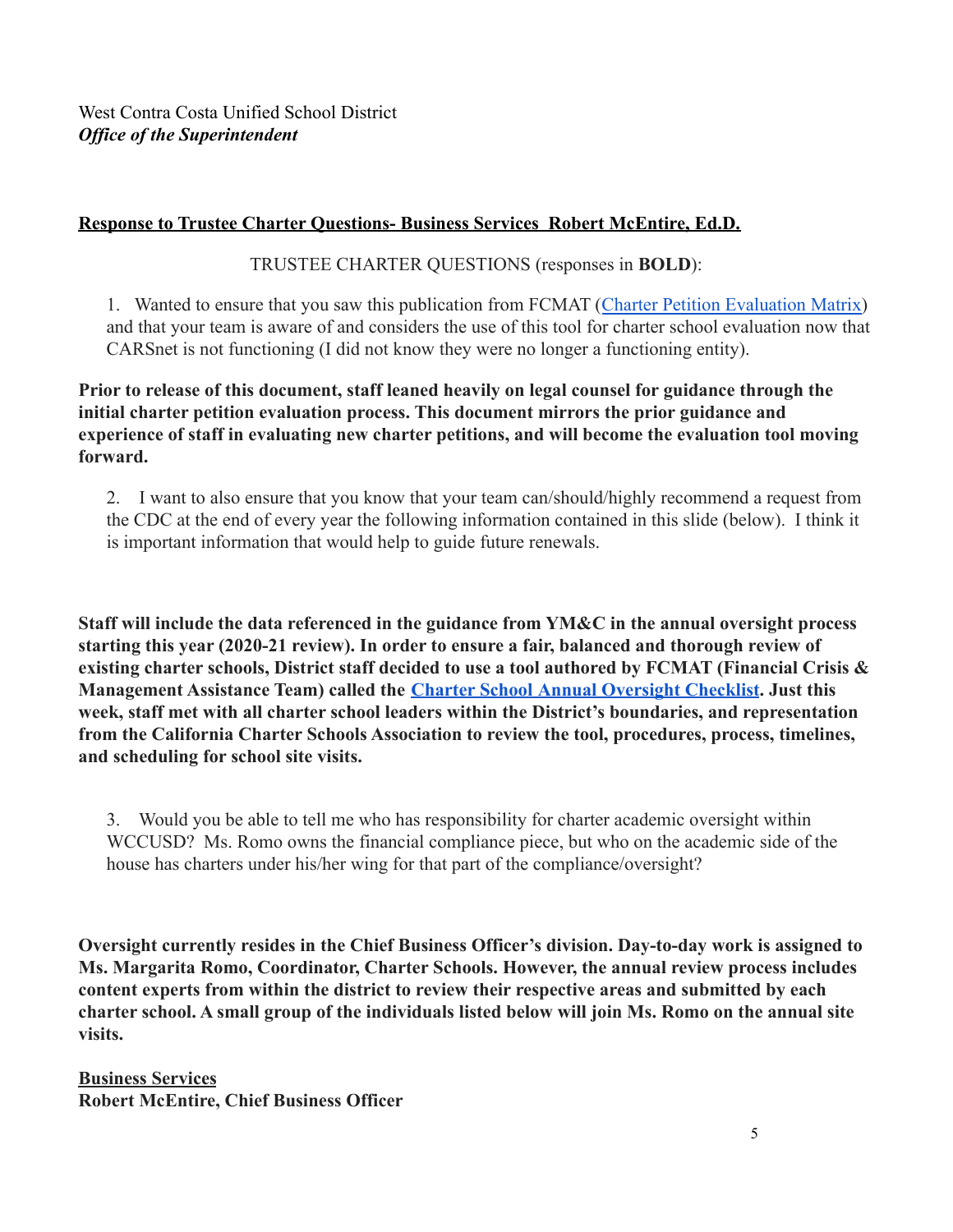**SeungJa Cha, Executive Director, Business Services**

**Educational Services/District Operations Gabriel Chilcott, Director of Curriculum and Instruction Christi Roscigno, Director of Curriculum and Instruction Edith Jordan-McCormick, Principal Vista High School & Virtual Academy Nicole Joyner, Director of Accountability Data Michael Booker, District Safety Consultant**

**Facilities & Operations Ellen Mejia-Hooper, Director of Facilities Planning and Construction Vince Meyer, Interim Director of Maintenance and Operations**

**Human Resources Sylvia Greenwood, Director of Certificated Human Resources**

**Special Education Sonja Neely-Johnson, Interim SELPA Director Rachel Avanessian, Director, Special Education**

**Legal Ed Sklar (Lozano Smith)**

# **Communications Update - Ryan Phillips**

#### **Friday, February 11, 2022**

[Gerald Knapp Obituary \(2022\) - Resident Of Vallejo, CA - East Bay Times - Legacy.com](https://www.legacy.com/us/obituaries/eastbaytimes/name/gerald-knapp-obituary?pid=201355452)

Gerald "Jerry" Knapp April 23, 1931 - January 11, 2022 Resident of Vallejo, CA Jerry Knapp has "left the building." A man who left lasting impressions, a generous man who knew who he was, always honest, brave, reliable, and truthful. We will miss his booming voice, especially when yelling at the TV.The family home was on land that is now occupied by the El Cerrito Plaza, and a dog racing track was nearby. His playground was the Albany Hill. He went to local schools, Harding Elementary and El Cerrito Junior/Senior High, graduating in 1948.

#### **Wednesday, February 9, 2022**

[Making Black Lives Matter at School - California Teachers Association](https://www.cta.org/educator/posts/making-black-lives-matter-at-school) | BY JULIAN PEEPLES The training has evolved and expanded over time. It now embraces the community schools model and provides more support for members to continue the work after the training. Jones and Myart-Cruz have continued to facilitate during the pandemic, leading Black Lives Matter at School trainings with educators at El Cerrito High School, with health and human services professionals who work in multiple school districts, as part of CTA's Tuesday Takeovers for Racial and Social Justice, and in numerous CTA service centers. The duo was recently joined as facilitators by CTA Board member Taunya Jaco.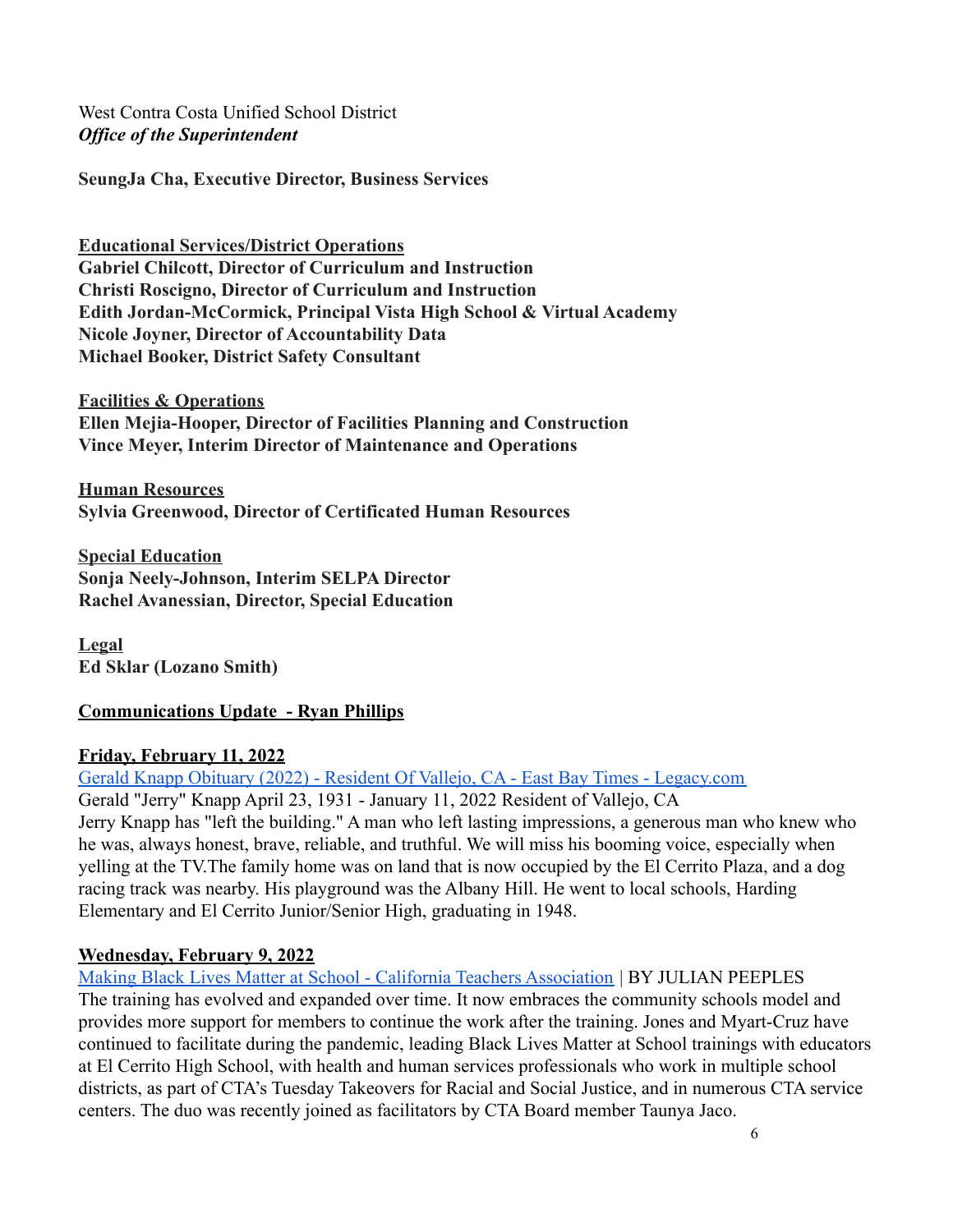# **Tuesday, February 8, 2022**

[WCCUSD initiates COVID-19 group tracing this week | Richmond Standard](https://richmondstandard.com/community/education/2022/02/08/wccusd-initiates-covid-19-group-tracing-this-week/) | By Kathy Chouteau West Contra Costa Unified School District (WCCUSD) Superintendent Dr. Kenneth Chris Hurst notified the school community Monday that, effective this week, the district is beginning a group tracing approach to contract tracing for school COVID-19 cases.

## [Hercules students arrested for bringing guns to school - KTVU](https://www.ktvu.com/news/hercules-students-arrested-for-bringing-guns-to-school)

[Hercules](https://www.ktvu.com/tag/us/ca/contra-costa-county/hercules) police said they arrested two students Monday for bringing guns to school. A photo of the students carrying guns on social media prompted a lockdown at Hercules Middle and High schools around 1:30 p.m., investigators said. In the photo, the students were standing in the school bathroom holding the guns. One was pointed at the camera.

## [Two teens suspected of bringing guns to Hercules High - East Bay Times](https://www.eastbaytimes.com/2022/02/08/two-teens-suspected-of-bringing-guns-to-hercules-high/) | By [RICK HURD](https://www.eastbaytimes.com/author/rick-hurd/)

Two teens were arrested Monday after bringing guns to Hercules High School and posting pictures on social media with them, police said.

One of the teens is 17, and the other is 15, according to police. Authorities added that they did not believe that either appeared poised to do harm.

"There was nothing that indicated there was a mass shooting in the process of the plan," Hercules police Cmdr. Joseph Vasquez said in an interview. "On the surface, it just looks like two kids showing off with firearms at the school."

[Student Brings Loaded Gun To Hercules Middle, High School: Police | Pinole, CA Patch](https://patch.com/california/pinole-hercules/student-brings-loaded-gun-hercules-middle-high-school-police) | [Bay City](https://patch.com/users/bay-city-news-2) [News,N](https://patch.com/users/bay-city-news-2)ews Partner

Hercules High and Middle School went into lockdown on Monday after police received a report of two juveniles in possession of firearms on campus.

Officers got a report at approximately 1:27 p.m. of two juveniles posing with firearms on social media. The schools were put on lockdown while the officers investigated the incident, they said.

Both youths were identified as 17-year-old and 15-year-old students. Officers located the 15-year-old and then searched the school, finding a bag containing a firearm with a loaded, high-capacity magazine.

# **Monday, February 7, 2022**

[Richmond teachers union, West Contra Costa schools, reach agreement on COVID protocols | KALW](https://www.kalw.org/kalw-news/2022-02-07/richmond-teachers-union-west-contra-costa-schools-reach-agreement-on-covid-protocols) A union news release reported Friday that 93 percent of the members had approved the agreement, which centered around personal protective equipment and staff at school sites.

[Hercules schools locked down after students pose with guns for social media photos](https://www.sfchronicle.com/bayarea/article/Hercules-schools-locked-down-after-students-pose-16840020.php) | SF Chronicle Hercules police were called to Hercules Middle School and Hercules High School around 1:30 p.m. for a report of two students possibly in …

[Limited number of spectators allowed at indoor TCAL games | Richmond Standard](https://richmondstandard.com/sports/2022/02/07/limited-number-of-spectators-allowed-at-tcal-games/)